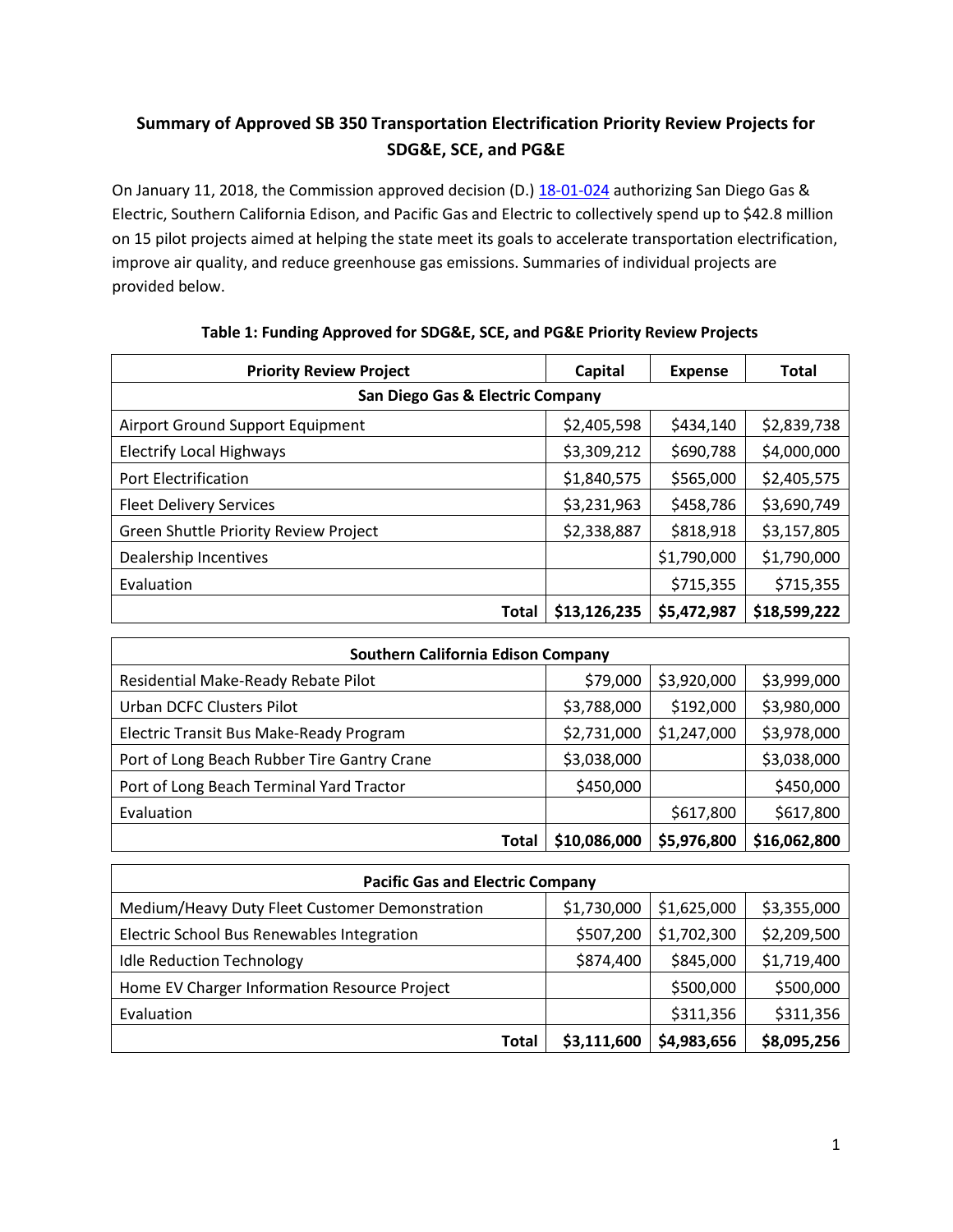## **San Diego Gas & Electric**

**Airport Ground Support Equipment.** SDG&E will support the expansion of electric ground support equipment at the San Diego Airport, which is adjacent to a disadvantaged community. In the first phase of the pilot, SDG&E will upgrade and own any existing EVSE that needs retrofitting and assess the existing fleet's charging behavior and duty cycles. SDG&E will use this data to develop a load management plan for the existing fleet that better aligns with grid conditions, integrates the onsite solar power, and assesses opportunities for further electrification of equipment at the airport. SDG&E will work with the airport to identify tenants that are willing to own and operate any new EVSE. If, based on the first phase results a need for additional charging infrastructure at the airport is identified, then SDG&E may file a plan for phase 2 of the pilot.

**Electrify Local Highways.** SDG&E will partner with the California Department of Transportation (Caltrans) to install, own, and maintain 20 Level 2 charging stations and two DC Fast Chargers at each of four Park-and-Ride locations. The 88 charging stations will provide time-of-use rates. The locations are in or adjacent to disadvantaged communities.

**Port Electrification.** SDG&E will install and own approximately 30 EVSE and supporting infrastructure at the San Diego Unified Port to support charging for medium- and heavy-duty vehicles and forklifts. The majority of this project is located in a disadvantaged community.

**Fleet Delivery Services.** SDG&E will partner with local delivery service businesses to support the electrification of their fleet delivery vehicles by installing, owning, operating, and maintaining the electric charging infrastructure for up to 90 new medium-duty electric delivery vehicles. One fleet will likely be UPS, and the other fleet(s) will be diverse or locally-owned businesses.

**Green Shuttle.** SDG&E will work with one or more shuttle companies to help electrify their fleets. SDG&E will install, own, operate, and maintain Level 2 and/or DC fast charging stations in a configuration that is appropriate for the charging needs of the shuttle companies. SDG&E may also install solar and storage at one project location. SDG&E will work with the participating shuttle companies to determine if additional EV drivers, such as taxi, vanpool, or transportation network company drivers, can utilize the same charging infrastructure. SDG&E may offer its new Public Grid-Integrated Rate at the charging stations it owns.

**Dealership Incentives.** SDG&E's will provide education and training to car dealerships and their sales teams. Once a salesperson passes the training, the can begin receiving incentives for the sale of EVs. For each new EV leased or sold where the driver signs up for one of SDG&E's electric vehicle rates, the dealership and salesperson will each receive \$250.

### **Southern California Edison**

**Residential Make-Ready Rebate.** Up to 5,000 residential customers will receive a rebate to help offset the cost of hiring a licensed electrician to install make-ready infrastructure and permitting fees to support Level 2 charging at home. SCE will establish a set rebate amount for two tiers: (1) customers that enroll in a whole house time-of-use tariff, and (2) customers that separately meter their EV usage and enroll in SCE's separately-metered EV tariff. The rebate is limited to customers who purchased or